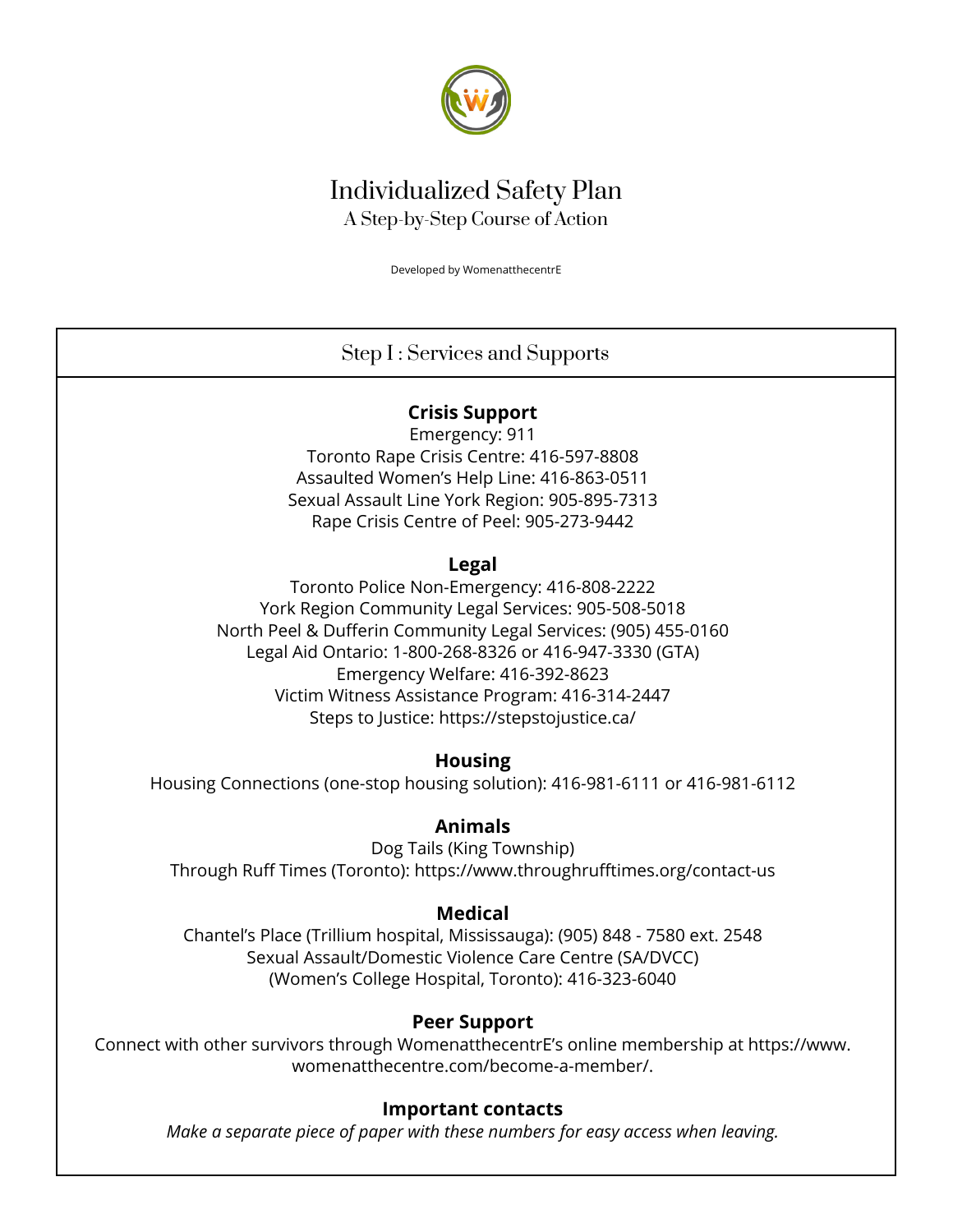## Step II : Safety Planning During a Violent Incident

- Be aware of any weapons in the home or the person's access to weapons.
- Try to notice if there are any triggers for the aggressor of the violence. This can help you try to predict the next likely incident and give you a chance to prepare (e.g. by making plans for you and/or the children to be sent to family/friends in advance)
- Use your judgment and intuition. If verbal self-defense is a possibility, you may want to consider pretending to agree with the person in order to calm them down, so that you can buy yourself time to escape. Silence can be a powerful resistance strategy.
- Try to move to a space where you think the risk is the lowest. Avoid areas without a clear exit path or where there could be a weapon at hand (e.g. kitchen, bathroom, closet). Try and position yourself so that your back is facing the exit area (e.g. if you are in your bedroom, keep your back facing the door).

#### **I can go to these rooms if I am in danger: \_\_\_**

*(Think of rooms that have ways to escape and doors that lock, but don't have things like kitchen knives and power tools)*

- If you feel comfortable, make as much noise as possible (set off the fire alarm, yell "FIRE", break things, break a window) - to draw attention to the situation
- Practice how to get out safely. What doors or windows will you use?

**If I decide to escape, I can get out of the house by \_\_\_\_\_\_\_\_\_\_\_\_\_\_\_\_\_\_\_\_\_\_\_.** *(Decide on a safe place to go to when violence occurs.)* **I** can go to *(Decide this even if you don't think there will be a next time).*  **If I need to call for help, telephones are located at these places:**  \_\_\_\_\_\_\_\_\_\_\_\_\_\_\_\_\_\_\_\_\_\_\_\_  $\_$  $\_$ *(Use a code word with a person of choice so they can call for help.)* **I am going to confide in \_\_\_\_\_\_\_\_\_\_\_\_\_\_\_\_\_\_\_\_\_\_\_\_\_\_\_\_\_\_. Our code word will be \_\_\_\_\_\_\_\_\_\_\_\_\_\_\_\_\_\_\_\_\_\_\_\_\_\_\_\_\_\_\_.** Pack a bag with essentials for you (and your children, if applicable) - change of clothing, important documents, toothbrush/toothpaste - and keep this bag somewhere safe (e.g. at work) **I will keep my packed bag at \_\_\_\_\_\_\_\_\_\_\_\_\_\_\_\_\_\_\_\_\_\_\_\_\_\_\_\_\_\_.** *(Use a code word with a person of choice so they can call for help.)*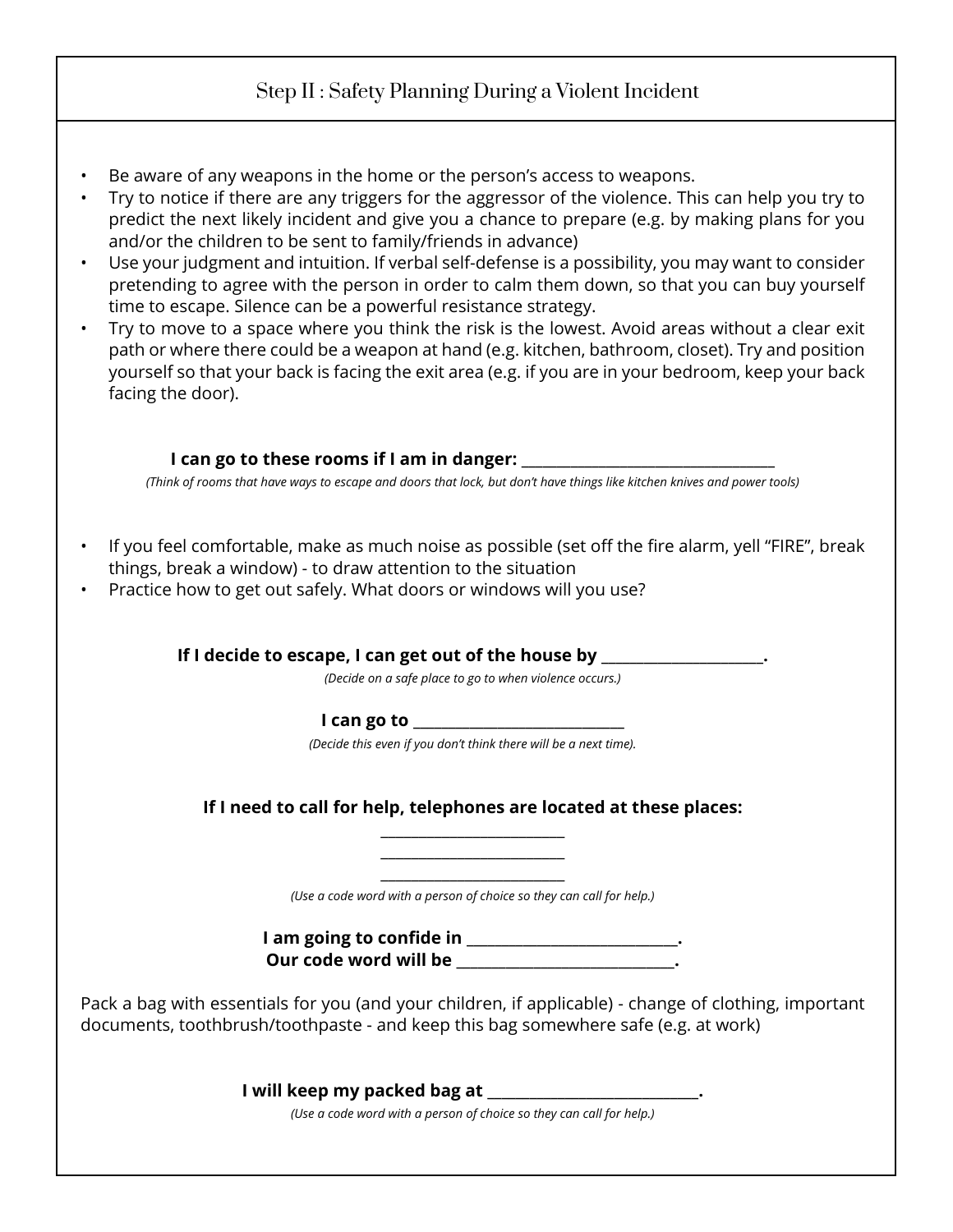## Step II : Safety Planning During a Violent Incident (Continued)

- Once you are in a safe place, you may want to consider seeking medical attention for any physical injuries. If you have been sexually assaulted, and if you choose to seek medical assistance, you may want to choose not to bathe or shower. If you want medical assistance, Chantel's Place in Trillium Hospital Mississauga is excellent! A trained professional will conduct a trauma-informed examination and can collect and store evidence on your behalf, if you choose.
- You do not need to report to the police. You may want to think about keeping the clothes you were wearing during the assault (don't wash them), as you can provide them for use as evidence if you choose to pursue charges against the person who committed the violence.
- When you leave your home, take your children if you can. If you try to get them later, the police cannot help you remove them from their other parent unless you have a valid court order.
- Document abuse patterns and the date, time of abusive incidents, and contact with abuser. If you have been hit in the head or strangled, tell your first responder (e.g. police, ambulance, neighbour) and request medical attention. You may have a concussion and/or traumatic brain injury (TBI).

### **Safety Planning with Children:**

- The most important thing for children is to get away from where the violence is happening. Although children often try to help stop the violence, it is important to tell children that the best and most important thing for them to do is to keep themselves safe.
- Stress the importance of being safe, and that it is not the child's responsibility to make sure that their parent is safe
- Have your child pick a safe room/place in the house, preferably with a lock on the door and a phone.
- Create a code word to use with your children so that they know when to run to safety and to call for help.

**Our code word is: \_\_\_\_\_\_\_\_\_\_\_\_\_\_\_\_\_\_\_\_\_.**

Teach your children how to call for help. It is important that children know they should not use a phone that is in view of the violent person. This puts them at risk. Talk to your children about using a neighbour's phone if they are unable to use a phone at home. Remember there is no cost when dialling 911 from a pay phone or cell phone .

If you have a cell phone, teach your children how to use it. Ensure that your children know their full name and address.

**My address is: \_\_\_\_\_\_\_\_\_\_\_\_\_\_\_\_\_\_\_\_\_\_\_\_\_\_\_\_\_\_\_\_\_\_\_\_\_\_\_\_\_\_\_\_\_.**

Rehearse what your child/children will say when they call for help Pick a safe place to meet your children, out of the home, so you can easily find each other after the situation is safe (e.g. Neighbour, park, pond)

**Our safe place is: \_\_\_\_\_\_\_\_\_\_\_\_\_\_\_\_\_\_\_\_\_\_\_\_\_\_\_\_\_\_\_\_\_\_\_\_\_\_.**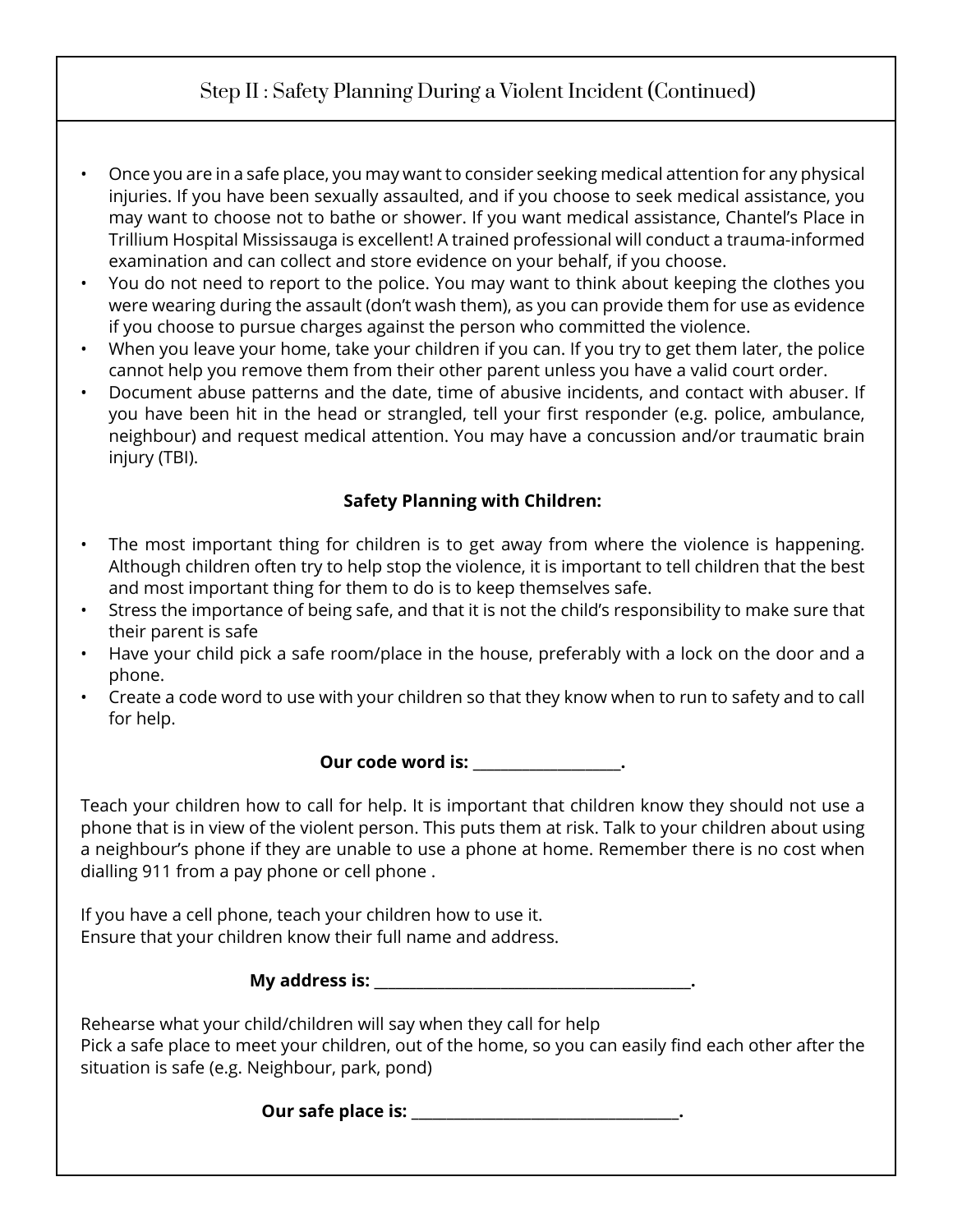# Step II : Safety Planning During a Violent Incident (Continued)

### **If Law Enforcement Becomes Involved:**

- It will likely result in the involvement of Child Protection Services (e.g. Children's Aid Society), if you have children.
- It can result in arrest, detainment and/or deportation if you are a woman without legal status in Canada. If you have Permanent Residence or are here with a permit or sponsored by your aggressor/someone else, you cannot be deported, despite what your aggressor claims.
- There is a chance you may be charged. This often occurs if the aggressor(s) you experience violence from claims you have assaulted them, even if you acted in self-defense.
- Ask the police officer to provide you with their name, badge number and telephone number for future contact and reference.
- The police can escort you back to the home later to remove additional personal belongings, if it is arranged through the local police division. At this time, you can take the items listed above as well as anything else that is important to you and your children.
- The police may charge your aggressor(s). If this happens, find out if they will be held in custody or released. You can provide input into release conditions to the investigating officer. Ask for a copy of the conditions of their release.
- Call Victim Services within your region to get information on court information.
- Key things to identify to the police are whether there has been a pattern of abuse, whether your aggressor(s) owns weapons or has access to them. If the police do not assist you, you can report the violation to the detachment commander of the local OPP or to the Chief of Police of the Police Service in the jurisdiction where the violation occurred.
- Request the police to put a "premise history" on your address on file. This will provide additional information and security for officers responding to your call and alert them of a potentially hazardous history at the location.

### **List of Important Documents / Items:**

- Passports
- Birth certificates
- Driver's licence
- SIN card(s)
- First Nations status cards
- Citizenship papers
- Immigration papers
- Work permit
- Permanent resident
- Citizenship cards
- Vaccination papers
- Court documents
- Health cards
- An extra set of keys
- Money
- Credit cards
- Medications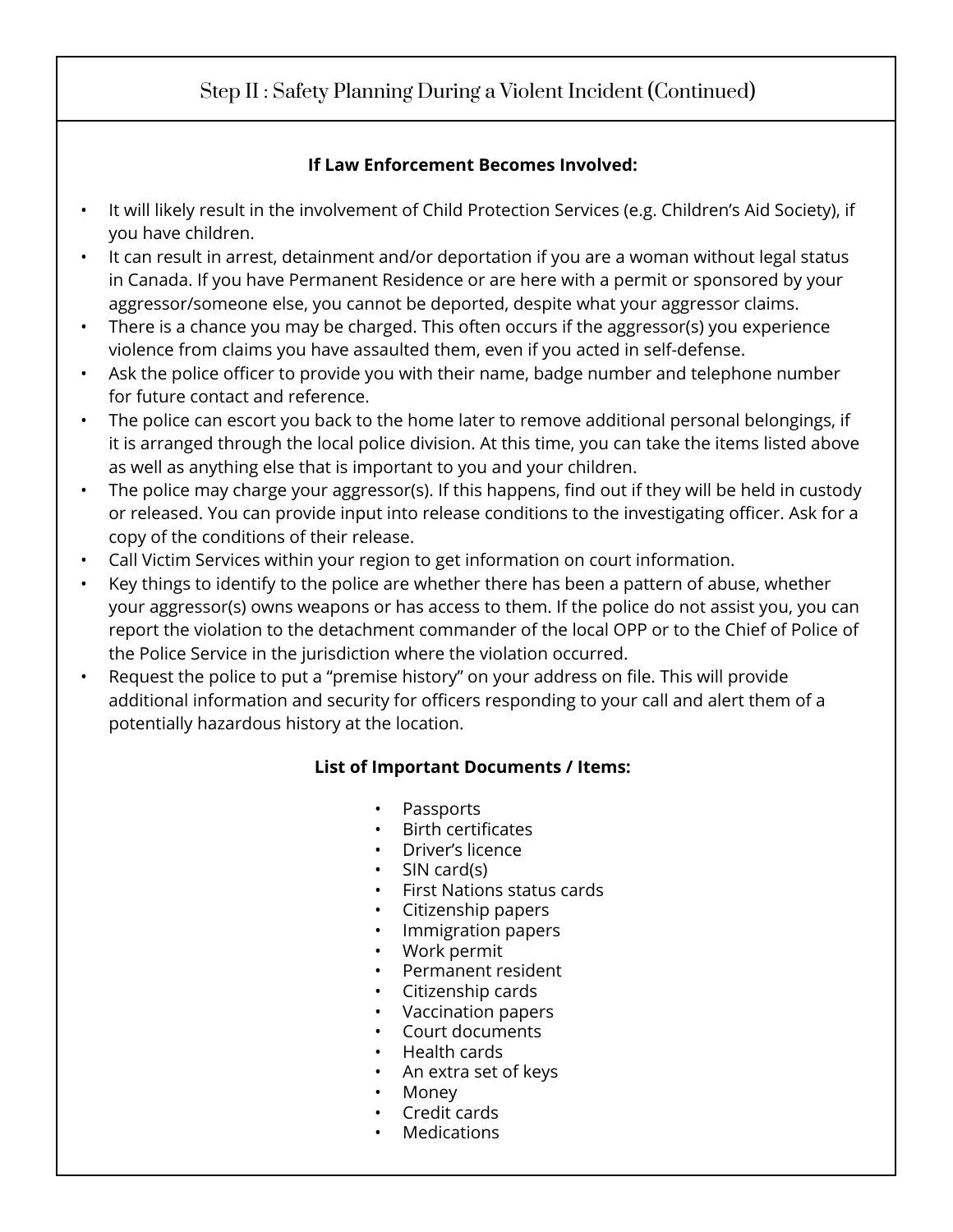## Step III : If and When Preparing to Leave

• Make a photocopy of the aforementioned documentation items and store in a safe place, away from the originals. Hide the originals someplace else, if you can.

*\*Note: If you use your phone to copy important documents and/or evidence (you can use a scan app on your phone called "Genius Scan"), send to a safe person you can confide in OR upload to a drive (e.g. Google Drive or One Drive). Ensure you delete the original copy from your phone and any history of conversation with that contact person.* 

• Check in with those you have confided in to see if they are able to stay with them.

**I** will check in with the contract and the contract of  $\mathbf{a}$  and  $\mathbf{a}$ .

- Open a bank account in your own name and arrange that no bank statements or other calls be made to you. Or, arrange that mail be sent to a trusted friend or family member. Or set up an online banking account.
- So you can leave quickly, leave money, important documents, an extra set of keys, and your packed bag at a safe place.

**I will keep these at \_\_\_\_\_\_\_\_\_\_\_\_\_\_\_\_\_\_\_\_\_\_\_\_\_\_\_\_\_\_\_\_\_\_.**

• Do not attempt to leave when your aggressor is in the house. Plan to leave when they are not in the home.

## Step IV : In Survivor's Own Residence

• If comfortable to do so, inform a neighbour (or, if applicable, your concierge if you live in an apartment) that your aggressor no longer resides with you and that they should call the police if he/she is seen at your residence.

**I can inform \_\_\_\_\_\_\_\_\_\_\_\_\_\_\_\_\_\_\_\_\_\_\_\_\_\_\_.** 

- Ensure that your aggressor does not have access to your locks/doors/windows.
- Victim Services may be able to pay for this in the event that your case is considered "high risk".
- If you are able to, install security systems including additional locks, window bars, poles to wedge against doors, an electronic system, etc.
- Victim Services may be able to pay for this in the event that your case is considered "high risk".
- What are some additional strategies to increase the safety within your home.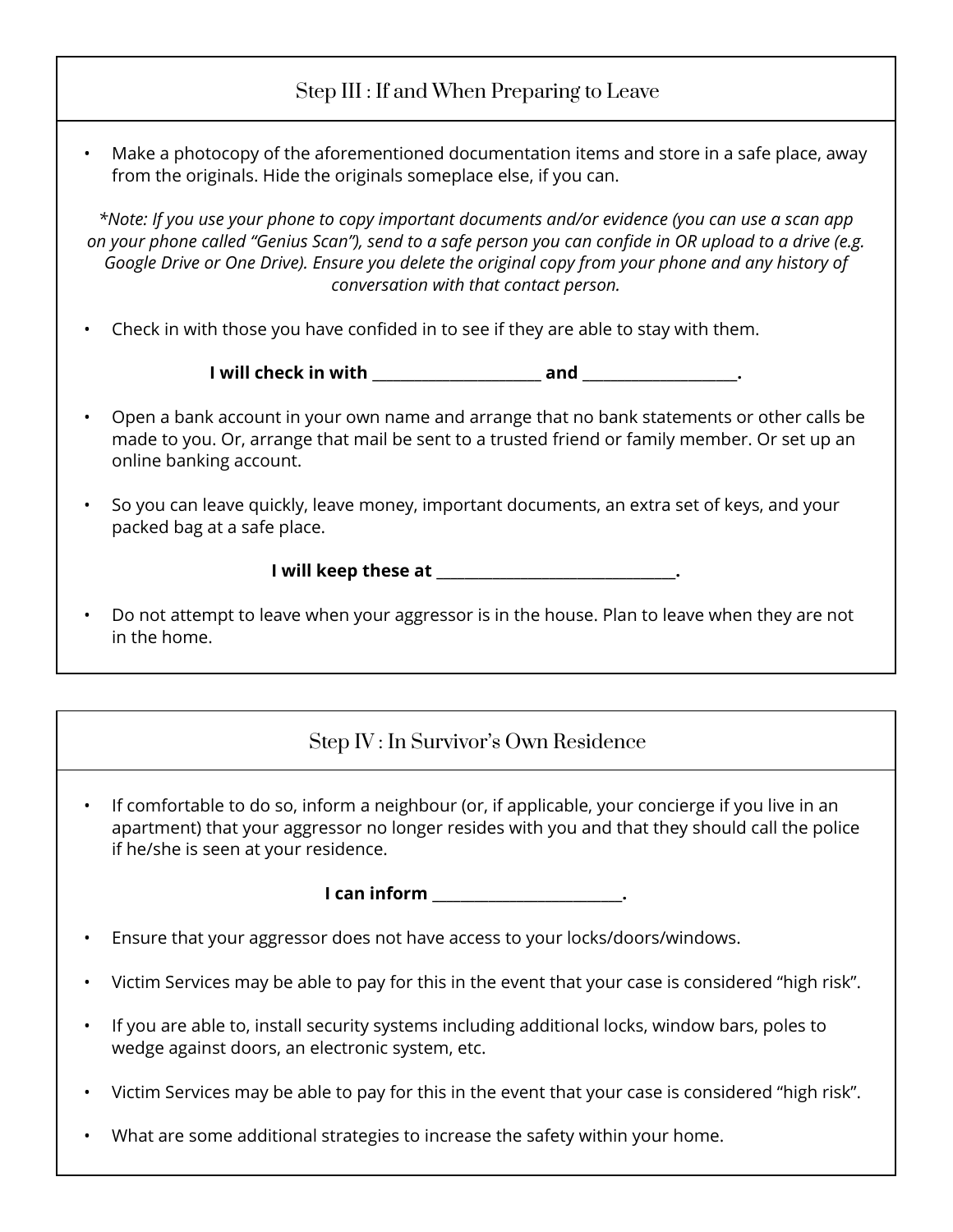# Step IV : In Survivor's Own Residence (Continued)

- Do not put your name in your apartment building directory or mailbox.
- Replace wooden doors with steel/metal doors.
- If you are able to, install security systems including additional locks, window bars, poles to wedge against doors, an electronic system, etc.
- Install smoke detectors and purchase fire extinguishers for your home.
- If you are comfortable to do so, tell people who take care of your children which people have permission to pick up your children and that your partner does not have permission.



# Step V : Safety With An Order of Protection

- Restraining orders and protective orders are available from the court. Some abusive partners obey protective orders, some do not. Sometimes a protective order can escalate the violence the abusive partner uses when they learn that an order has been granted. You know your situation best and can make decisions about protective orders in a way that will be meaningful for you and your children. You can always talk to an advocate about your concerns with applying for a protective order.
- Keep a copy of your protection order near you at all times. Give a copy to the police in the community where you live, work and visit. Inform your friends, colleagues, family that you have a protection order in place.

#### **I will keep my protection order \_\_\_\_\_\_\_\_\_\_\_\_\_\_\_\_\_\_\_\_\_\_\_\_\_ (location).**

- Should your protection order be lost or destroyed, you can obtain another copy from the Victim Witness Assistance Program, who can also assist you in preparing for court.
- When the aggressor(s) violate the protection order or if they threaten you in any way, you can call the police to report the violation.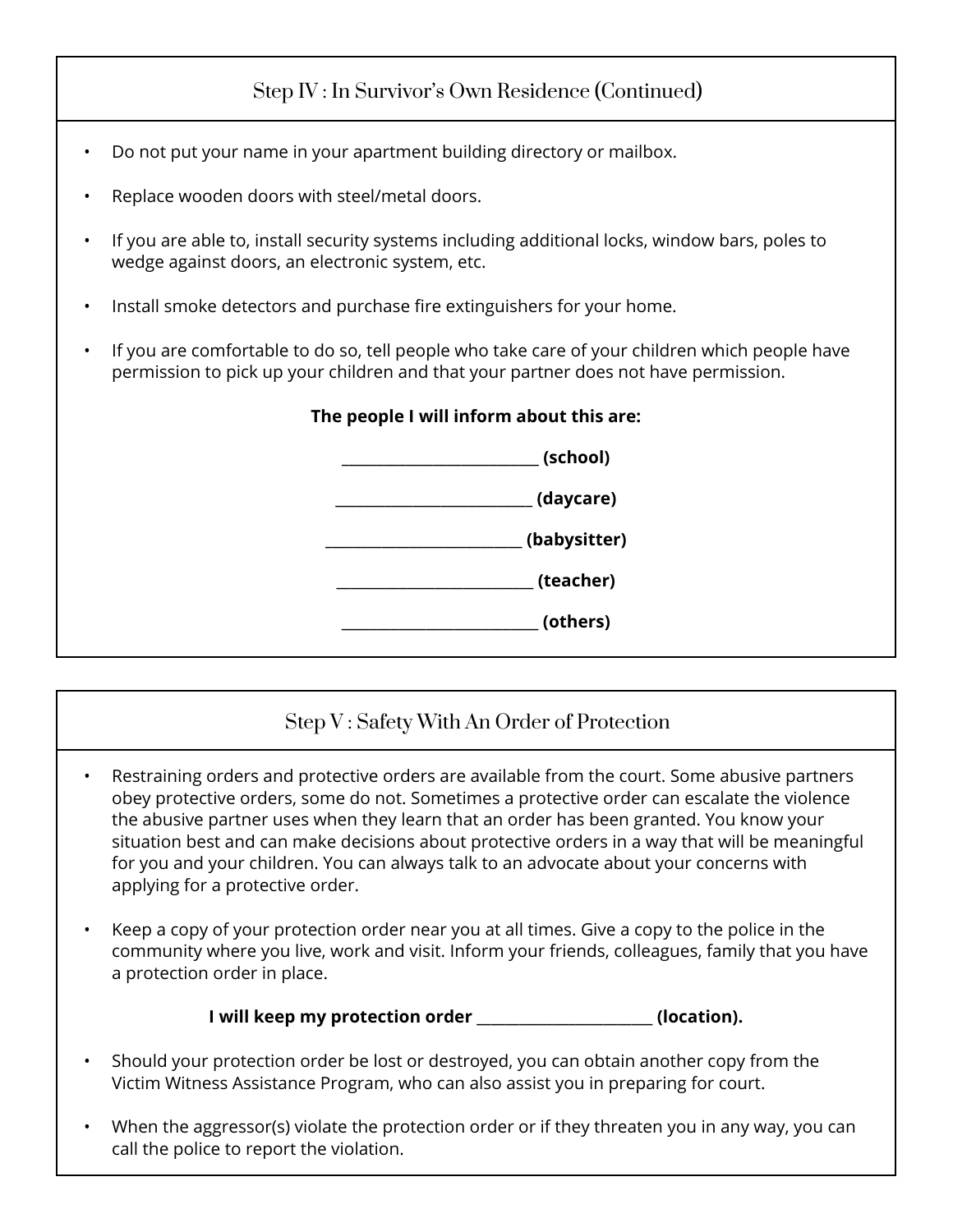# Step V1 : Safety On The Job and In Public

#### **If you are comfortable, you may choose to do any or all of the following:**

- Show a picture of the person(s) and provide a description of their car to colleagues, neighbours, and building security personnel to make them aware and alert to your safety needs.
- Talk to your employer about Bill 168 Workplace Violence and Harassment legislation to determine what supports can be put in place to reduce your risk at work.
- Ask to have your calls screened at work or use voicemail to screen your calls. Document any unwanted calls from your aggressor(s). Block unwanted emails or document them by sending them to a folder where you do not have to read them.
- Use different grocery stores, shopping malls, and banks to shop and do business at hours that are different from those you used when residing with your aggressor(s).

#### **When arriving at or leaving work:**

- Let someone know when you will be home and when to expect you to arrive at work, and that you will call them when you have safely arrived.
- Consider carrying your keys in your hands so you are prepared to leave quick;ly or so that you can press the panic button to draw attention to yourself if you are in danger
- Walk with someone to your vehicle and scan the parking lot when walking to your vehicle.
- If your aggressor(s) are following you, drive to a place where there are people who may support you (e.g. safe person, gas station, the police, etc.)
- If problems occur while you are driving, use your cell phone, honk your horn continuously, and drive directly to a well-lit, open, populated space or your identified safe place.
- Plan to take a route that is populated and well-lit.
- Change the patterns of when you arrive and leave work and the routes you take.
- If you see the person(s) on the street, try to get to a public place, such as a store or call attention to yourself and ask for help.
- If you use public transit, you can choose to sit close to the front near the driver and have someone you know meet you at the bus stop to walk home with you. Consider changing your transit route if possible.
- Once you have arrived home/at work, call a friend or relative to let them know you have arrived safely.